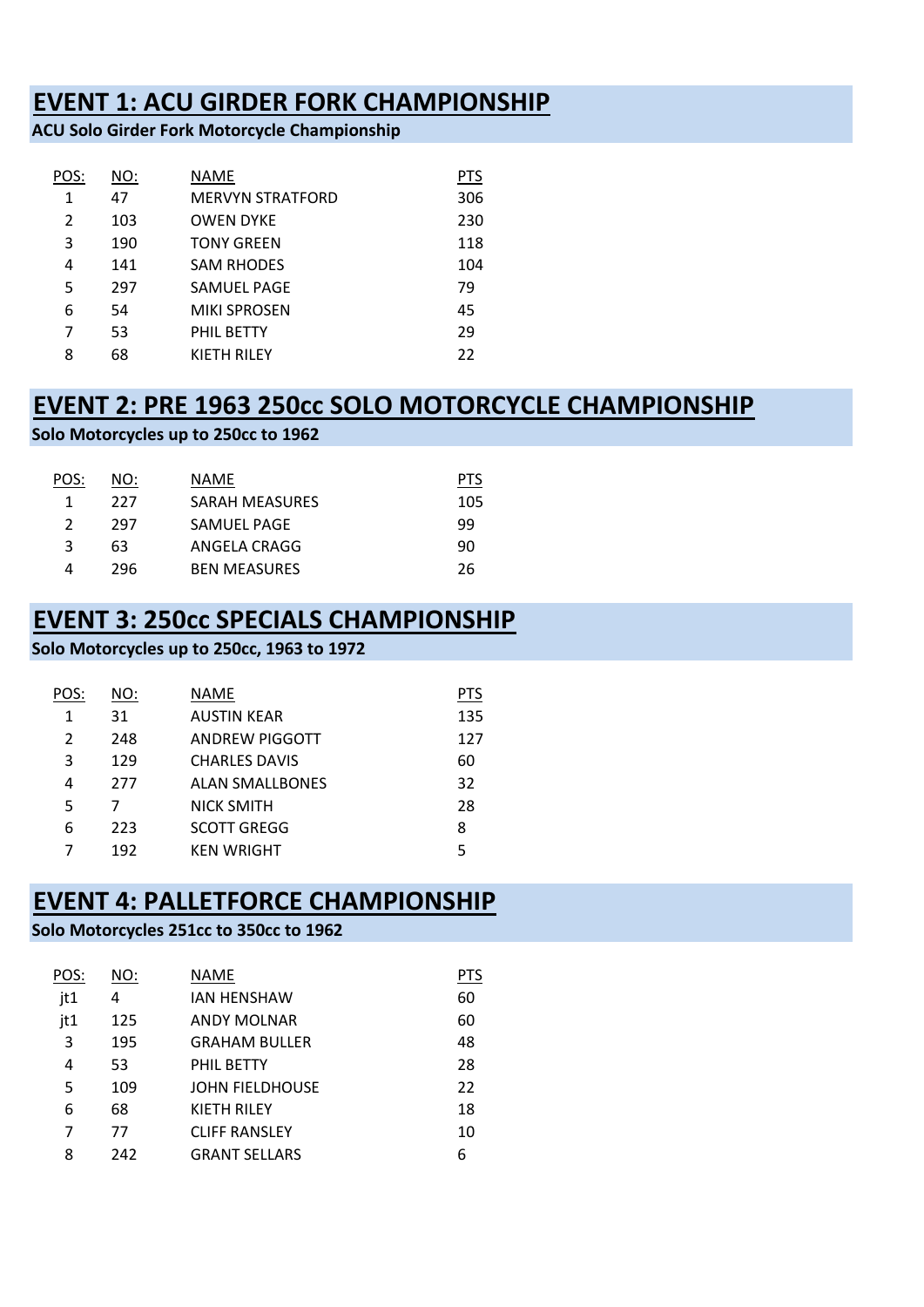## **EVENT 5: GOODWIN CHAMPIONSHIP**

**Solo Motorcycles 251cc to 350cc, 1963 to 1972**

| POS:           | <u>NO:</u> | NAME                  | PTS |
|----------------|------------|-----------------------|-----|
| 1              | 100        | <b>ANDY HUNT</b>      | 78  |
| $\overline{2}$ | 142        | <b>STEVE HANDS</b>    | 49  |
| 3              | 86         | <b>BILL SWALLOW</b>   | 45  |
| 4              | 7          | <b>NICK SMITH</b>     | 40  |
| 5              | 169        | <b>DAVID TETLEY</b>   | 30  |
| 6              | 63         | ANGELA CRAGG          | 20  |
|                | 162        | <b>MICHAEL CURTIS</b> | 6   |

## **EVENT 6: 351cc To 500cc CHAMPIONSHIP**

#### **Solo Motorcycle 351 to 500cc to 1962**

| POS:          | NO: | NAME                 |    |
|---------------|-----|----------------------|----|
| 1             | 59  | DAVID HEBB           | 99 |
| $\mathcal{P}$ | 242 | <b>GRANT SELLARS</b> | 82 |
| ς             | 93  | <b>ANDREW ASTLEY</b> | 56 |
|               | 37  | ANDREW TAYLOR        | 45 |
|               | 62  | NFIL ALLMAN          | 44 |

### **EVENT 7: BOB NEWBY RACING CHAMPIONSHIP**

#### **Solo Motorcycle 351cc to 500cc 1963 to 1972**

| POS:          | <u>NO:</u> | NAME                  | <b>PTS</b> |
|---------------|------------|-----------------------|------------|
| 1             | 174        | <b>JAMIE O'BRIAN</b>  | 130        |
| 2             | 74         | <b>DAVE MATRAVERS</b> | 82         |
| 3             | 125        | <b>ANDY MOLNAR</b>    | 60         |
| 4             | 135        | <b>JASON MARKHAM</b>  | 53         |
| 5             | 100        | <b>ANDY HUNT</b>      | 39         |
| 6             | 254        | <b>IAN STELTNER</b>   | 34         |
| 7             | 122        | RICHARD STOTT         | 23         |
| 8             | 4          | IAN HENSHAW           | 22         |
| 9             | 172        | <b>JOHN CRAGG</b>     | 18         |
| 10            | 12         | STEFAN RADKOVIC       | 15         |
| $\dot{}$ it11 | 142        | <b>STEVE HANDS</b>    | 14         |
| jt11          | 86         | <b>BILL SWALLOW</b>   | 14         |
| 13            | 141        | <b>SAM RHODES</b>     | 10         |
| 14            | 90         | <b>MARK STOKER</b>    | 2          |
| 15            | 270        | <b>KEN DE GROOME</b>  | 1          |

### **EVENT 8: THREE BEARS CHAMPIONSHIP**

### **Solo motorcycle 501cc to 750cc to 1972**

| POS: | NO: | NAME                | PIS |
|------|-----|---------------------|-----|
| 1    | 255 | ALAN FOSTER         | 97  |
| it2  | 285 | <b>JOHN IVEY</b>    | 60  |
| jt2  | 254 | <b>JAN STELTNER</b> | 60  |
| 4    | 166 | <b>LES WHISTON</b>  | 39  |
| 5    | 26  | <b>TIM WOOLEY</b>   | 30  |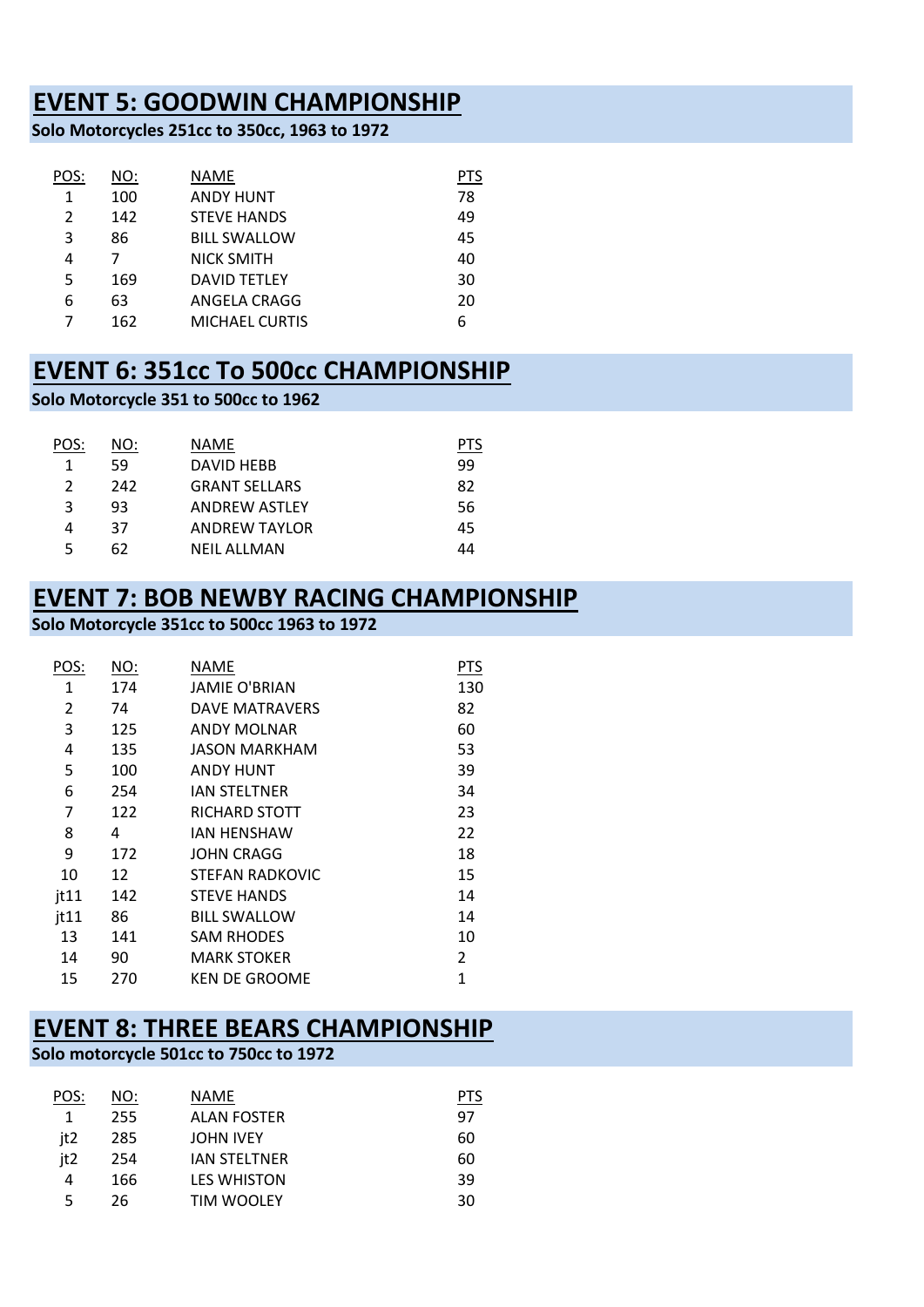## **EVENT 9: PRE 1963 OVER 500CC CHAMPIONSHIP**

**Solo Motorcycles over 500cc to 1962**

| POS: | NO: | <b>NAMF</b>             |    |
|------|-----|-------------------------|----|
|      |     | <b>STEVE HUTCHINSON</b> | 90 |

### **EVENT 10: WOODLAND OIL CHAMPIONSHIP**

### **Solo Motorcycles over 500cc, 1963 to 1972**

| POS:           | <u>NO:</u> | NAME                | <b>PTS</b> |
|----------------|------------|---------------------|------------|
| 1              | 279        | <b>PAUL JOHNSON</b> | 114        |
| $\overline{2}$ | 138        | <b>MIKE KEMP</b>    | 95         |
| 3              | 253        | <b>SCOTT HARRIS</b> | 80         |
| 4              | 123        | RALPH COLDWELL      | 76         |
| 5              | 285        | <b>JOHN IVEY</b>    | 48         |
| 6              | 26         | <b>TIM WOOLLEY</b>  | 15         |
| 7              | 111        | <b>BEN GRAHAM</b>   | 14         |
| 8              | 151        | NIGEL CLARK         | 6          |

### **EVENT 12: LACEY DUCATI CHAMPIONSHIP**

### **Single Cylinder Ducati to 1976**

| POS: | NO: | NAME                  | PTS |
|------|-----|-----------------------|-----|
| 1    | 248 | <b>ANDREW PIGGOTT</b> | 148 |
| 2    | 94  | <b>GEOFFREY MILLS</b> | 69  |
| 3    | 22  | ROD GRAHAM            | 66  |
| 4    | 174 | <b>JAMIE O'BRIAN</b>  | 45  |
| 5    | 88  | <b>DAVID WILDEY</b>   | 40  |
| 6    | 8   | PHIL RANSOM           | 38  |
| 7    | 223 | <b>SCOTT GREGG</b>    | 18  |
| jt8  | 162 | <b>MICHAEL CURTIS</b> | 5   |
| jt8  | 7   | <b>NICK SMITH</b>     | 5   |